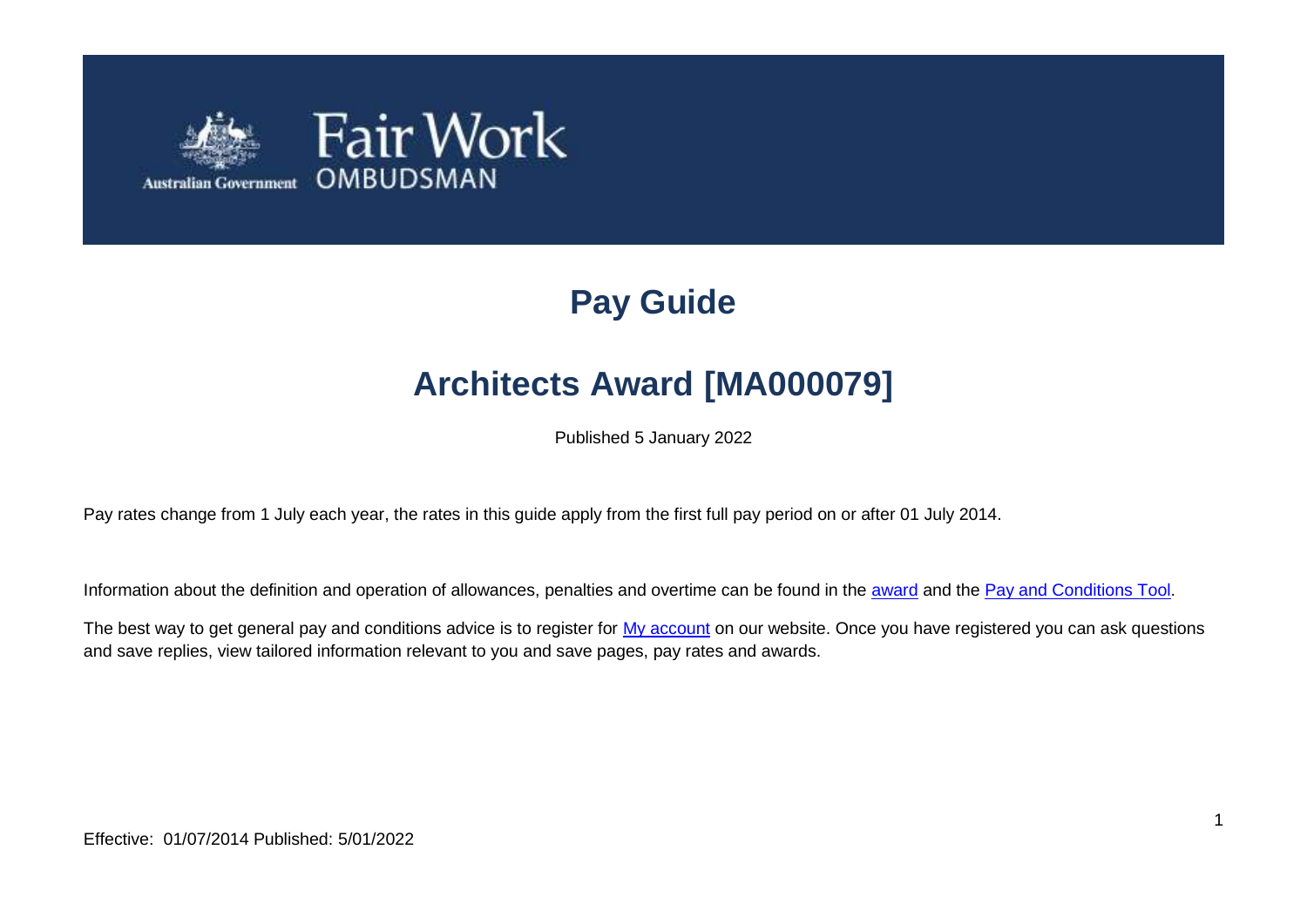## **Rates of pay**

#### **Adult**

## **Full-time & part-time**

| <b>Classification</b>                              | Weekly pay rate          | Hourly pay rate | <b>Public holiday</b> | Overtime |
|----------------------------------------------------|--------------------------|-----------------|-----------------------|----------|
| Level 1 - graduate of architecture - entry         | \$871.50                 | \$22.93         | \$34.40               | \$34.40  |
| Level 1 - graduate of architecture - 1st pay point | \$917.60                 | \$24.15         | \$36.23               | \$36.23  |
| Level 1 - graduate of architecture - 2nd pay point | \$963.70                 | \$25.36         | \$38.04               | \$38.04  |
| Level 2(a) - experienced graduate of architecture  | \$1,007.60               | \$26.52         | \$39.78               | \$39.78  |
| Level 2(b) - registered architect - entry          | \$1,007.60               | \$26.52         | \$39.78               | \$39.78  |
| Level 2(b) - registered architect - 1st pay point  | $\frac{1}{2}$ \$1,038.70 | \$27.33         | \$41.00               | \$41.00  |
| Level 2(b) - registered architect - 2nd pay point  | \$1,070.00               | \$28.16         | \$42.24               | \$42.24  |

#### **Casual**

| <b>Classification</b>                              | Hourly pay rate | <b>Public holiday</b> | <b>Overtime</b> |
|----------------------------------------------------|-----------------|-----------------------|-----------------|
| Level 1 - graduate of architecture - entry         | \$28.66         | \$34.40               | \$34.40         |
| Level 1 - graduate of architecture - 1st pay point | \$30.19         | \$36.23               | \$36.23         |
| Level 1 - graduate of architecture - 2nd pay point | \$31.70         | \$38.04               | \$38.04         |
| Level 2(a) - experienced graduate of architecture  | \$33.15         | \$39.78               | \$39.78         |
| Level 2(b) - registered architect - entry          | \$33.15         | \$39.78               | \$39.78         |
| Level 2(b) - registered architect - 1st pay point  | \$34.16         | \$41.00               | \$41.00         |
| Level 2(b) - registered architect - 2nd pay point  | \$35.20         | \$42.24               | \$42.24         |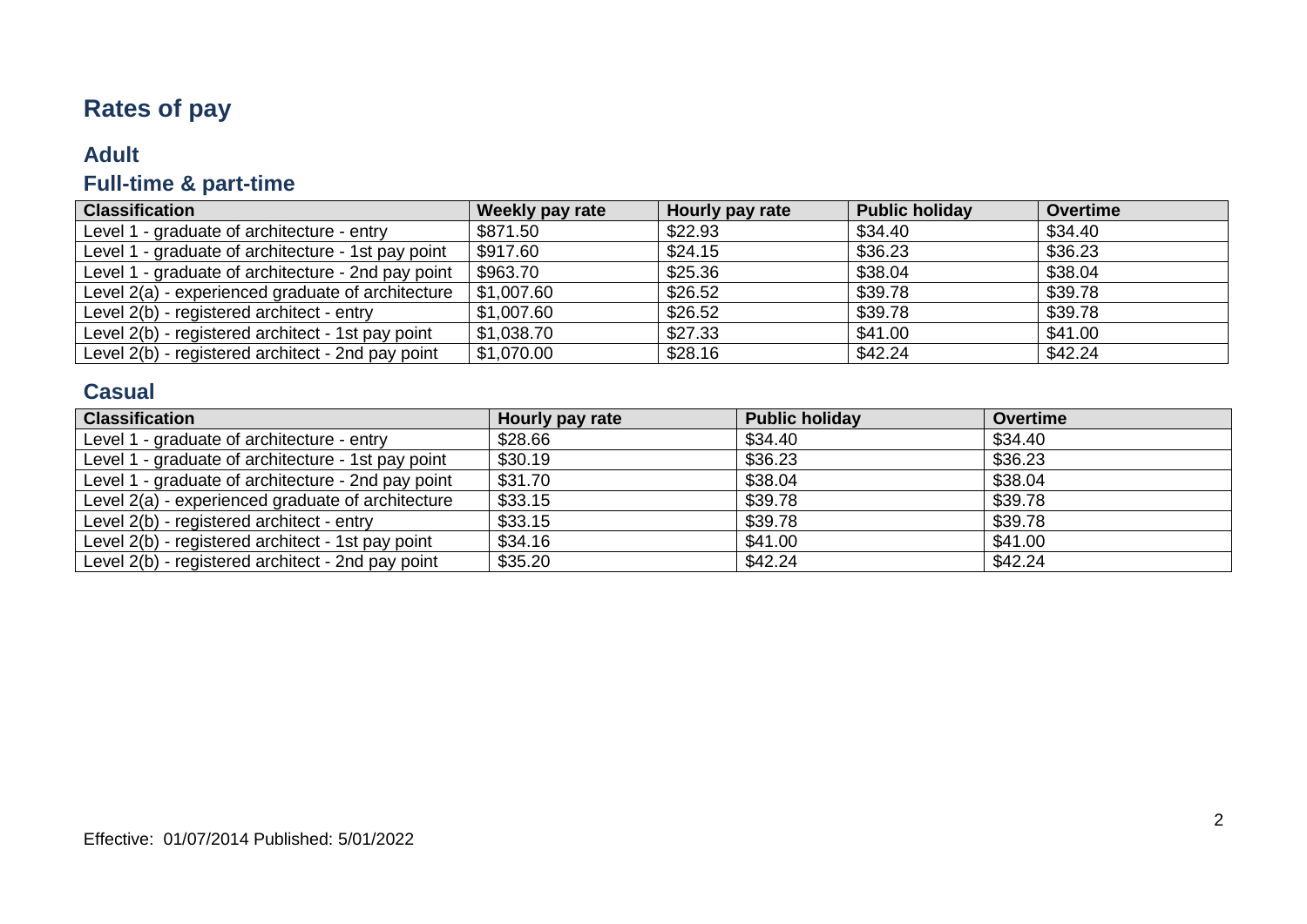#### **Student of architecture**

### **Full-time & part-time**

| <b>Classification</b>                                          | Hourly pay rate | <b>Public holiday</b> | <b>Overtime</b> |
|----------------------------------------------------------------|-----------------|-----------------------|-----------------|
| Under 21 years of age – first 13 weeks of employment           | \$8.03          | \$12.05               | \$12.05         |
| Under 21 years of age – next 13 weeks of employment            | \$11.47         | \$17.21               | \$17.21         |
| $(14 - 26$ weeks)                                              |                 |                       |                 |
| Under 21 years of age – next 26 weeks of employment            | \$14.90         | \$22.35               | \$22.35         |
| $(27 - 52$ weeks)                                              |                 |                       |                 |
| Under 21 years of age - $2nd$ year of experience               | \$16.05         | \$24.08               | \$24.08         |
| Under 21 years of age $-3^{rd}$ year of experience             | \$17.20         | \$25.80               | \$25.80         |
| Under 21 years of age $-4$ <sup>th</sup> year of experience    | \$19.49         | \$29.24               | \$29.24         |
| Under 21 years of age $-5$ <sup>th</sup> year of experience    | \$20.64         | \$30.96               | \$30.96         |
| Under 21 years of age $-6th$ year of experience                | \$21.78         | \$32.67               | \$32.67         |
| 21 years of age and over – less than 3 years experience        | \$16.87         | \$25.31               | \$25.31         |
| 21 years of age and over $-3rd$ year of experience             | \$17.20         | \$25.80               | \$25.80         |
| 21 years of age and over $-4th$ year of experience             | \$19.49         | \$29.24               | \$29.24         |
| 21 years of age and over $-5$ <sup>th</sup> year of experience | \$20.64         | \$30.96               | \$30.96         |
| 21 years of age and over $-6th$ year of experience             | \$21.78         | \$32.67               | \$32.67         |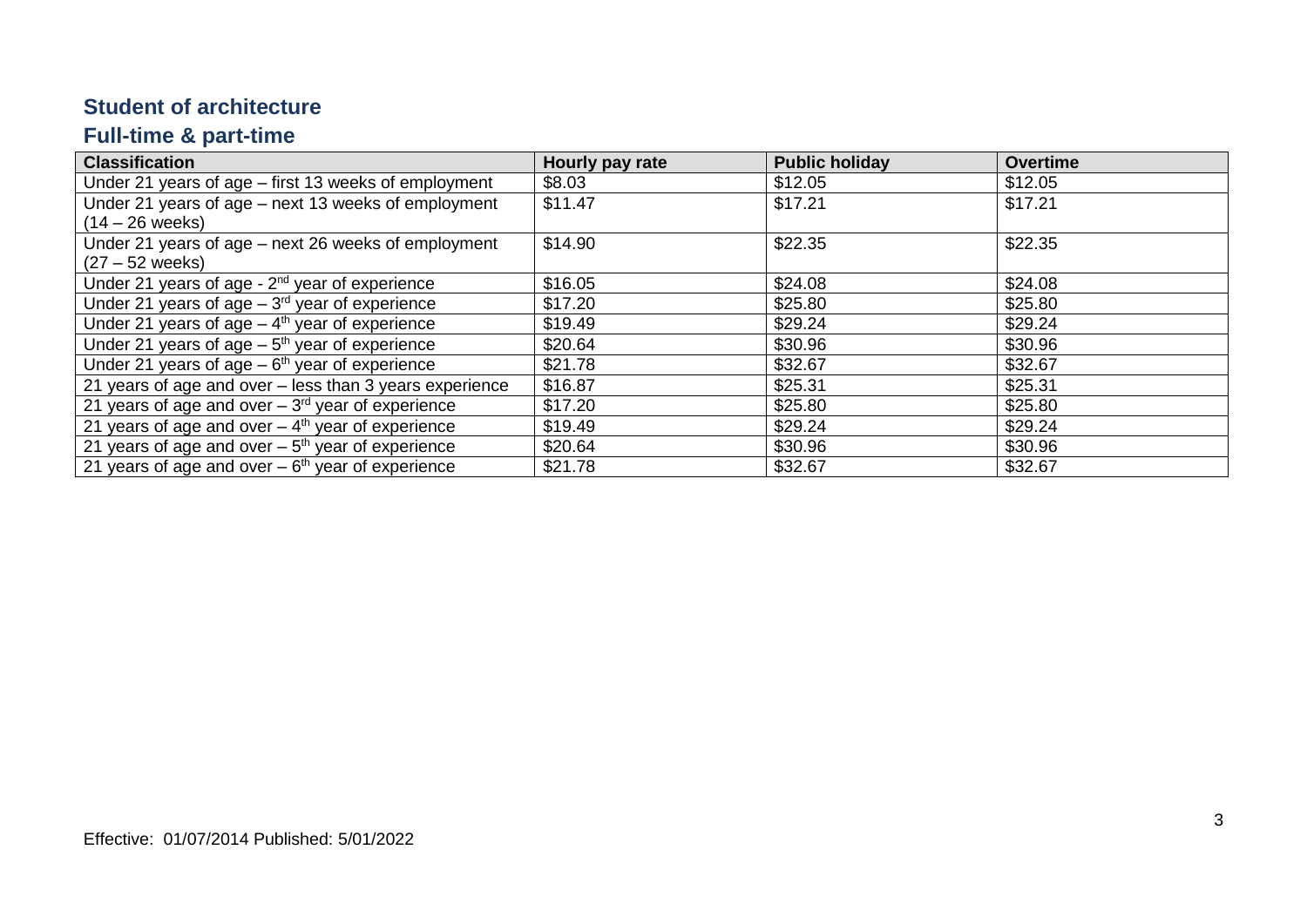#### **Casual**

| <b>Classification</b>                                          | Hourly pay rate | <b>Public holiday</b> | <b>Overtime</b> |
|----------------------------------------------------------------|-----------------|-----------------------|-----------------|
| Under 21 years of age – first 13 weeks of employment           | \$10.04         | \$12.05               | \$12.05         |
| Under 21 years of age – next 13 weeks of employment            | \$14.34         | \$17.21               | \$17.21         |
| $(14 - 26$ weeks)                                              |                 |                       |                 |
| Under 21 years of age - next 26 weeks of employment            | \$18.63         | \$22.35               | \$22.35         |
| $(27 - 52$ weeks)                                              |                 |                       |                 |
| Under 21 years of age - 2 <sup>nd</sup> year of experience     | \$20.06         | \$24.08               | \$24.08         |
| Under 21 years of age $-3rd$ year of experience                | \$21.50         | \$25.80               | \$25.80         |
| Under 21 years of age $-4th$ year of experience                | \$24.36         | \$29.24               | \$29.24         |
| Under 21 years of age $-5th$ year of experience                | \$25.80         | \$30.96               | \$30.96         |
| Under 21 years of age $-6th$ year of experience                | \$27.23         | \$32.67               | \$32.67         |
| 21 years of age and over - less than 3 years experience        | \$21.09         | \$25.31               | \$25.31         |
| 21 years of age and over $-3^{rd}$ year of experience          | \$21.50         | \$25.80               | \$25.80         |
| 21 years of age and over $-4$ <sup>th</sup> year of experience | \$24.36         | \$29.24               | \$29.24         |
| 21 years of age and over $-5th$ year of experience             | \$25.80         | \$30.96               | \$30.96         |
| 21 years of age and over $-6$ <sup>th</sup> year of experience | \$27.23         | \$32.67               | \$32.67         |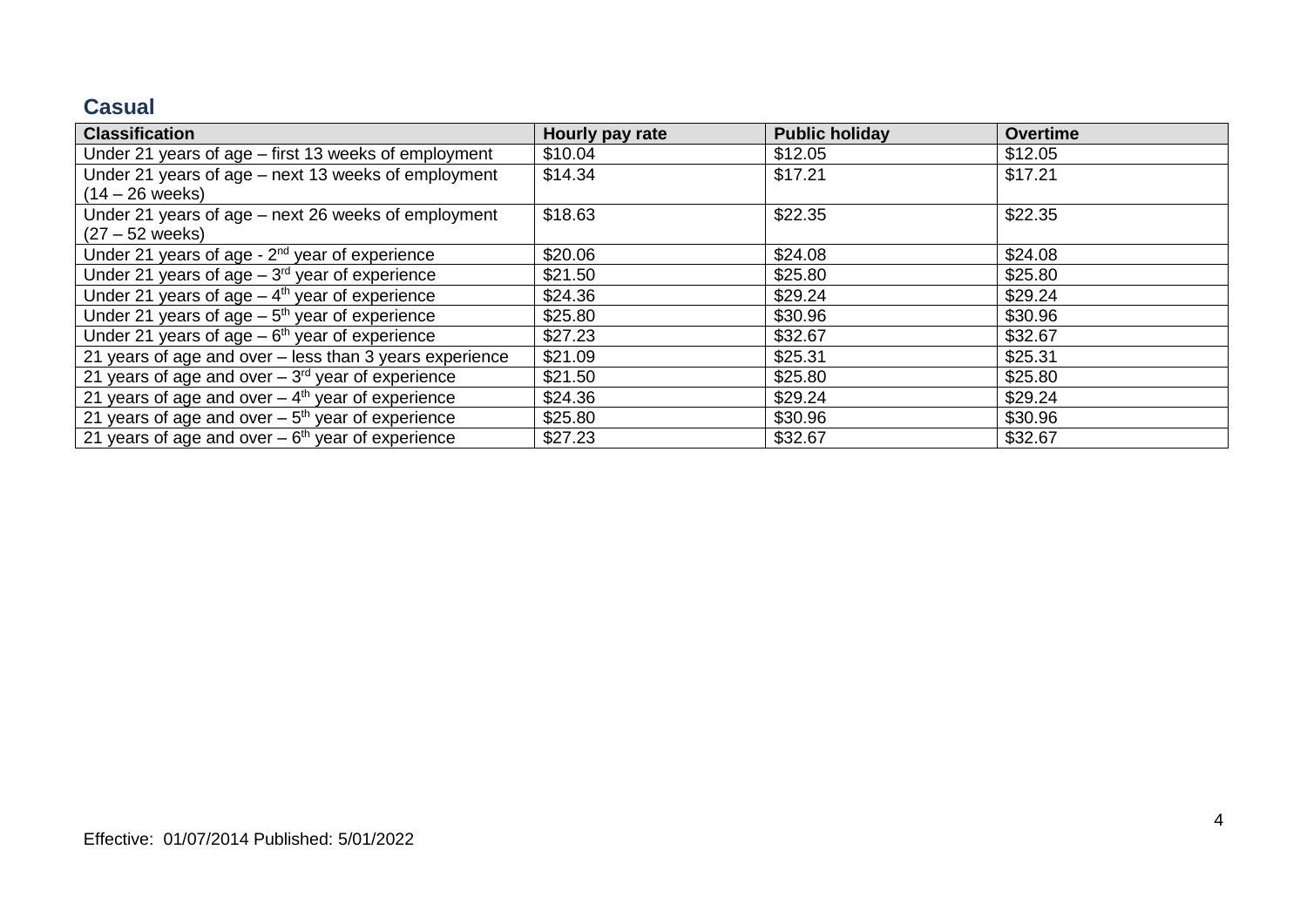### **Allowances**

| <b>Allowances</b>                                        | Rate                                                                                      |
|----------------------------------------------------------|-------------------------------------------------------------------------------------------|
| Equipment reimbursement                                  | reimbursement for the cost of purchasing equipment such as drawing boards, paraline or    |
|                                                          | drafting machines, paper, pencils, leads, colours, inks and wearable parts of pens and    |
|                                                          | pencils                                                                                   |
| Excess travel costs allowance - not overnight - working  | an allowance equivalent to all daily fares more than the normal fares to and from home to |
| away from usual workplace                                | work                                                                                      |
| Meal allowance - working away from usual workplace - air | \$8.67 for each meal period occurring during travel                                       |
| travel                                                   |                                                                                           |
| Overnight expenses allowance - working away from usual   | an allowance equivalent to all reasonable expenses                                        |
| workplace                                                |                                                                                           |
| Permanent transfer of employee allowance                 | an allowance equivalent to travelling fares, temporary lodging costs and cost of          |
|                                                          | transporting the family from the old to the new residence                                 |
| Protective / special clothing allowance                  | reimbursement for the cost of the protective clothing                                     |
| Training and professional development reimbursement      | reimbursement for the cost of attending a conference or similar or undertaking a training |
|                                                          | course                                                                                    |
| Travel allowance - working away from usual workplace     | an allowance to cover appropriate travel arrangements                                     |
| Travelling time allowance - working away from usual      | payment at the minimum hourly rate for time spent in travel in excess of normal travel    |
| workplace                                                | time from home to work                                                                    |
| Vehicle allowance                                        | \$0.78 per km                                                                             |

#### **Disclaimer**

The Fair Work Ombudsman is committed to providing advice that you can rely on. You can find out more about accountability and what you can expect from us in our [Customer service charter](https://www.fairwork.gov.au/about-us/our-role-and-purpose/our-priorities/our-commitment-to-you#customer-service-charter) at [www.fairwork.gov.au/our-commitment-to-you.](http://www.fairwork.gov.au/our-commitment-to-you)

We take care to ensure that data in this pay guide is accurate and incorporates changes to minimum rates of pay, allowances and penalty rates in awards as soon as they come into effect.

However, there may be a delay between when a change takes effect and when the data in this pay guide is updated. This means we cannot guarantee the accuracy, reliability, currency or completeness of the data in this pay guide.

When considering data in this pay guide you should also have regard to the relevant award, which can be found through our [Awards page](https://www.fairwork.gov.au/awards-and-agreements/awards) at [www.fairwork.gov.au/awards.](http://www.fairwork.gov.au/awards) If our data is inconsistent with the award, then the award applies.